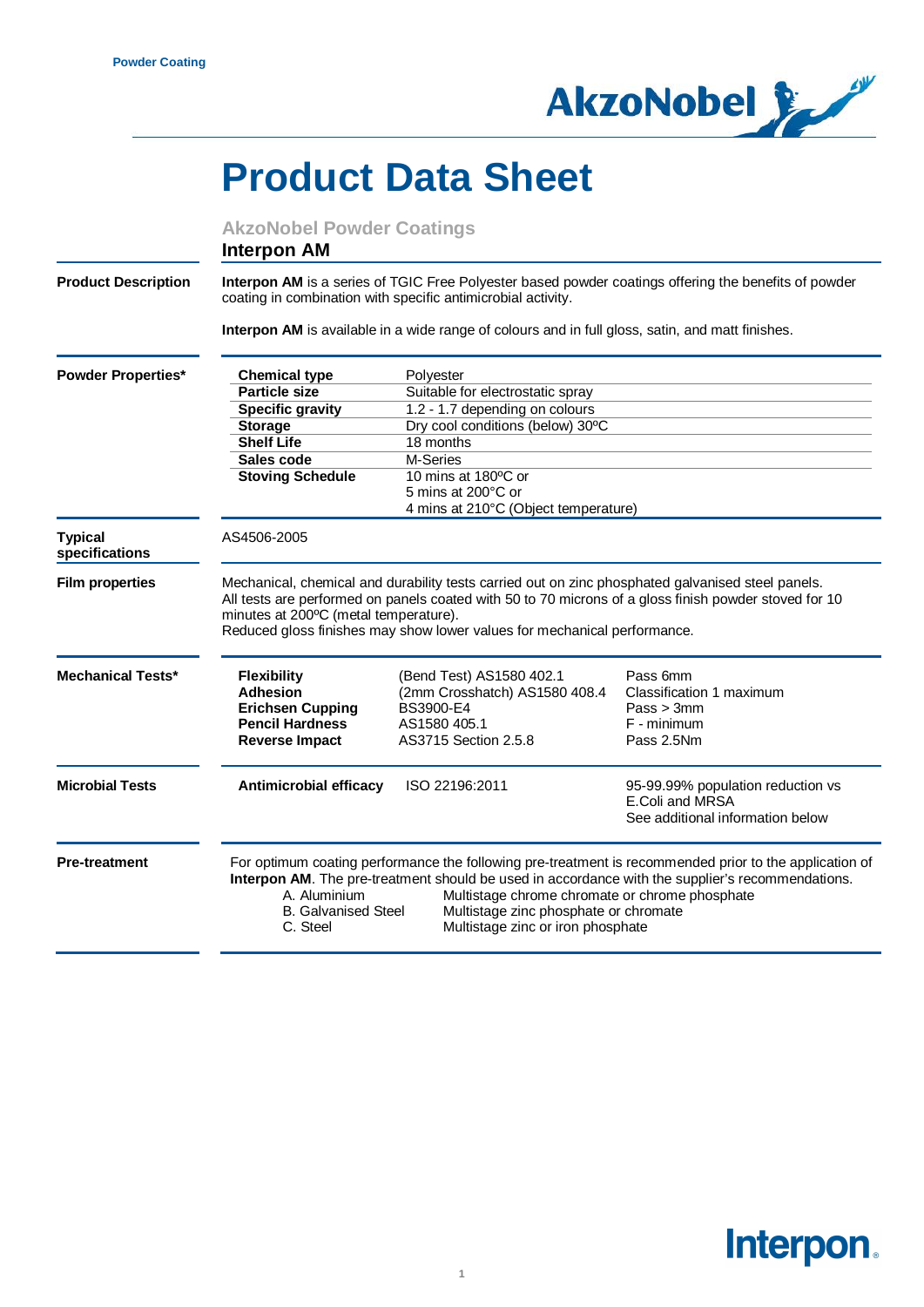| <b>Application</b>                      | Interpon AM powder coatings can be applied by manual or automatic electrostatic spray equipment.<br>Unused or over-sprayed powder coating can be reclaimed and recycled through the coating system.                                                                                                                                                                                                                                                                                                                                                                                                                                                                                                                                                                                                                                                                                                                                                                                                                                                                                                                                                                                                                                                                                                                                                         |                                                                                                                                                                                                                                                                                                                                                                                                                                                                                    |  |  |
|-----------------------------------------|-------------------------------------------------------------------------------------------------------------------------------------------------------------------------------------------------------------------------------------------------------------------------------------------------------------------------------------------------------------------------------------------------------------------------------------------------------------------------------------------------------------------------------------------------------------------------------------------------------------------------------------------------------------------------------------------------------------------------------------------------------------------------------------------------------------------------------------------------------------------------------------------------------------------------------------------------------------------------------------------------------------------------------------------------------------------------------------------------------------------------------------------------------------------------------------------------------------------------------------------------------------------------------------------------------------------------------------------------------------|------------------------------------------------------------------------------------------------------------------------------------------------------------------------------------------------------------------------------------------------------------------------------------------------------------------------------------------------------------------------------------------------------------------------------------------------------------------------------------|--|--|
| <b>Additional</b><br><b>Information</b> | Interpon AM in conjunction with BioCote Ltd ® has been tested for antimicrobial efficacy in accordance<br>with ISO 22196:2011 and exhibited a minimum of 95% and up to 99.99% reduction in the population of<br>Escheria Coli and Methicillin Resistant Staphylococcus Aureus (MRSA). Testing was carried out by an<br>independent laboratory and is classified as 'microbiological results satisfactory'.<br>BioCote silver ion technology has been proven effective against the following bacteria in Laboratory<br>conditions:                                                                                                                                                                                                                                                                                                                                                                                                                                                                                                                                                                                                                                                                                                                                                                                                                           |                                                                                                                                                                                                                                                                                                                                                                                                                                                                                    |  |  |
|                                         | Multi Drug Resistant Bacteria<br><b>ESBL Erischeria coli</b><br>CRE Klebsiella pneumonia<br>MRSA Methicillin Resistant Staphylococcus Aureus<br>VRE Vancomycin Resistant Enterococcus                                                                                                                                                                                                                                                                                                                                                                                                                                                                                                                                                                                                                                                                                                                                                                                                                                                                                                                                                                                                                                                                                                                                                                       | <b>Bacteria</b><br>Acinetobacter baumanii<br><b>Bacillus subtilis</b><br>Campylobacter coli<br>Campylobacter jejuni<br>Clostridium difficile (excluding spore form)<br>Escherichia coli O157<br>Enterbacter aerogenes<br>Enterococcus faecalis<br>Legionella pneumophila<br>Listeria monocytogenes<br>Pseudomonas auruginosa<br>Salmonella enteritidis<br>Salmonella typhimurium<br>Shigella spp.<br>Staphylococcus aureus<br>Staphylococcus epidermidis<br>Streptococcus faecalis |  |  |
|                                         | Interpon AM contains BioCote silver phosphate glass antimicrobial technology to preserve coating<br>surface and prevent degradation caused by microbial growth once applied to the intended substrate.<br>AkzoNobel Pty Limited has a policy not to use lead or other heavy metal based pigments in our range of                                                                                                                                                                                                                                                                                                                                                                                                                                                                                                                                                                                                                                                                                                                                                                                                                                                                                                                                                                                                                                            |                                                                                                                                                                                                                                                                                                                                                                                                                                                                                    |  |  |
|                                         | powder coatings.<br>As a result of this policy, the use of bright and deep yellow, orange, and red shades is not<br>recommended for severe outdoor exposure where long term colour fastness is required.                                                                                                                                                                                                                                                                                                                                                                                                                                                                                                                                                                                                                                                                                                                                                                                                                                                                                                                                                                                                                                                                                                                                                    |                                                                                                                                                                                                                                                                                                                                                                                                                                                                                    |  |  |
| <b>Safety Precautions</b>               | This product is intended for use only by professional applicators in industrial environments and should<br>not be used without reference to the relevant health and safety data sheet, which AkzoNobel has<br>provided to its customer. If for any reason a copy of the relevant health and safety data sheet is not<br>immediately available the user should contact AkzoNobel to obtain a copy before using the product.<br>Minimum safety precautions in dealing with all powder coatings are as follows. All dusts are respiratory<br>irritants. Therefore, inhalation of the dust or of the vapors resulting from the cure should be avoided.<br>Take steps to prevent skin contact, but should contact occur, wash skin with soap and water. In case of<br>eye contact flush immediately with clean water and seek medical advice. Dust clouds of any finely<br>divided organic material can be ignited with an electric spark or open flame. Dust and powder should<br>not be allowed to build up on surfaces or ledges. Dust collection equipment should be used which has<br>provision for adequate explosion release. All equipment should be electrically earthed to prevent build<br>up of static. Users are recommended to follow the guidelines laid down in AS3754:1990, "Safe<br>Application of Powder Coatings by Electrostatic Spraying". |                                                                                                                                                                                                                                                                                                                                                                                                                                                                                    |  |  |

AkzoNobel Coatings Ltd AkzoNobel Pty Limited<br>686 Rosebank Road 51 McIntyre Road 686 Rosebank Road Avondale Auckland 1007 Sunshine Victoria 3020 New Zealand Australia<br>
Ph: 0800 150 527 Ph: 1800 Ph: 0800 150 527 Ph: 1800 630 516<br>Fax: 0800 809 679 Fax: 1800 650 786 Email: [salesnz@interpon.com](mailto:salesnz@interpon.com) Email: salesoz@interpon.com

Fax: 1800 650 786<br>Email: salesoz@interpon.com Web: [www.interpon.co.nz](http://www.interpon.co.nz/) Web: www.interpon.com.au

**Copyright © 2014 Akzo Nobel Powder Coatings Ltd. Interpon is a registered trademark of AkzoNobel Interpon AM - Issue #12 Issued: Mar 2017**

**Interpon.**